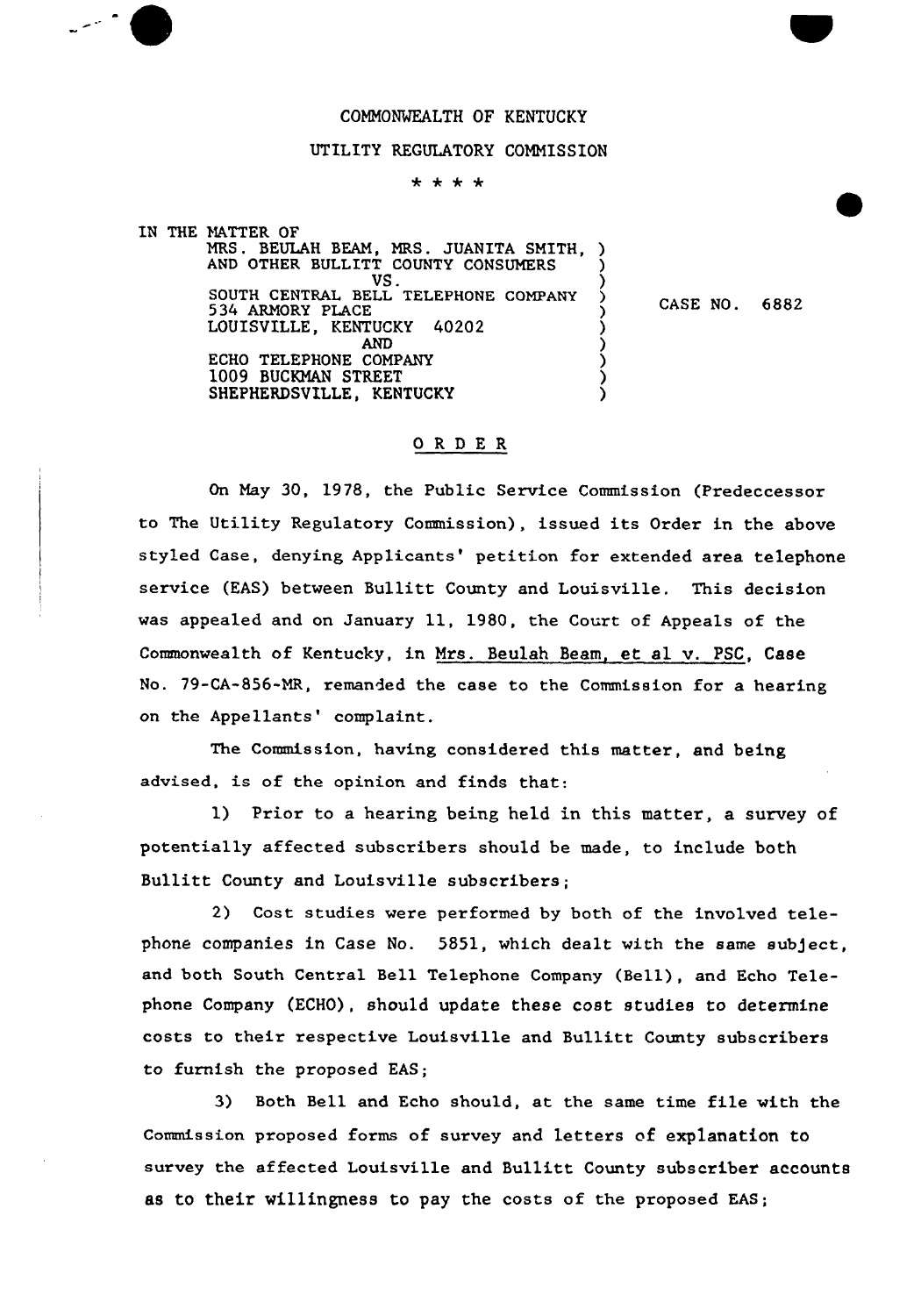

4) All affected Bullitt County subscriber accounts should be surveyed, and a cross-section of Louisville subscriber accounts should be surveyed, using the same sampling techniques heretofore approved by the Commission in Case No. 7201, Petition of Residents of Simpsonville, Kentucky, requesting a survey to determine the need for EAS between Simpsonville and Louisville;

5) The surveys should be accomplished via the use of prepaid post cards, addressed to the Secretary of The Utility Regulatory Commission, and each subscriber account should additionally receive the letter of explanation;

6} After the survey cards have been received by the Commission, a hearing date will be set concerning the Applicants'omplaint.

IT IS THEREFORE ORDERED that, within thirty (30) days of the date of this ORDER, South Central Bell Telephone Company and ECHO Telephone Company shall file with the Commission cost studies which indicate the cost to affected Bullitt County and Louisville subscribers for providing extended area telephone service between those areas.

IT IS FURTHER ORDERED that, within thirty (30) days of the date of this ORDER, South Central Bell and ECHO shall file with the Commission proposed forms of survey and letters of explanation to be used to survey the affected subscribers:

IT IS FURTHER ORDERED that, within forty-five (45) days of the date of this ORDER, South Central Bell and ECHO shall survey affected Bullitt County and Louisville subscriber accounts concerning their willingness to pay the costs of the proposed services.

IT IS FURTHER ORDERED that, the surveys should be accomplished via a separate mailing, using pre-paid post cards, addressed to the Secretary of The Utility Regulatory Commission, and each envelope shall further contain a letter of explanation concerning the survey.

IT IS FURTHER ORDERED that, all affected Bullitt County subscriber accounts shall be surveyed by the respective telephone company which serves those subscribers, and a cross-section of Louisville subscriber accounts shall be surveyed, using the same sampling techniques heretofore approved by the Commission in Case No. 7201, Petition of Residents of Simpsonville, Kentucky, requesting a survey